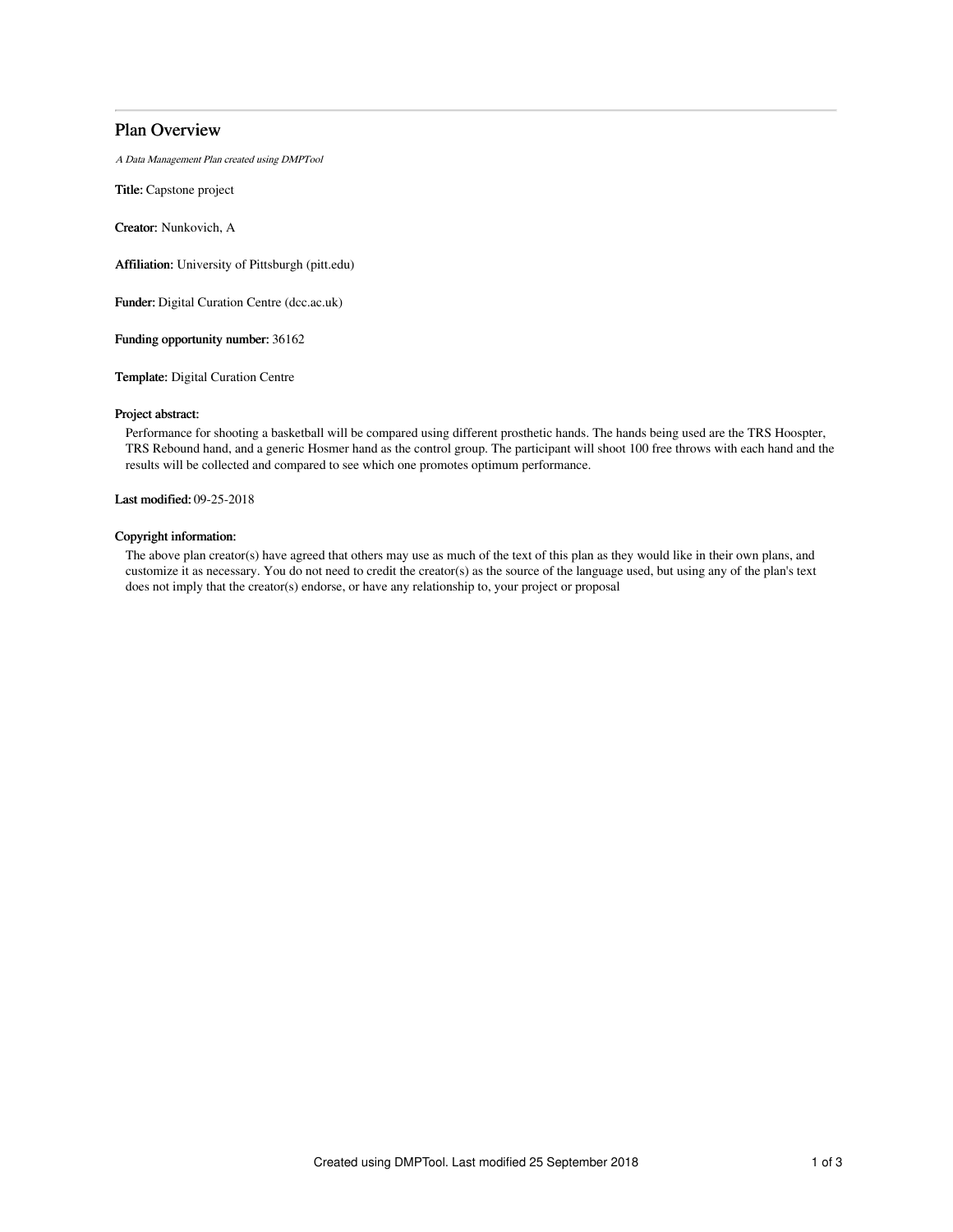# Capstone project

## Data Collection

#### What data will you collect or create?

I will create an upper extremity device to shoot a basketball for those who are upper extremity amputees. I will be comparing the TRS hoopster hand, TRS rebound hand, and<br>the hosmer hand as a control. 100 free throws will

#### How will the data be collected or created?

The data will be collected by someone keeping track of how many free throws that is made in the basketball hoop with each hand.

#### Documentation and Metadata

#### What documentation and metadata will accompany the data?

The results of how many free throws are made with each hand by keeping a tally.

## Ethics and Legal Compliance

#### How will you manage any ethical issues?

There will not be any because I am testing myself shooting the free throws.

#### How will you manage copyright and Intellectual Property Rights (IP/IPR) issues?

I will be using the devices for two weeks and then returning them. This study has never been done before, so the results will be new.

#### Storage and Backup

#### How will the data be stored and backed up during the research? It will be entered in an excel sheet and in a personal notebook.

### How will you manage access and security?

That will not be a concern.

## Selection and Preservation

#### Which data are of long-term value and should be retained, shared, and/or preserved? All of the free throw shots for each hand showing which hand had the best performance.

# What is the long-term preservation plan for the dataset?

It will be stored in a computer excel sheet.

#### Data Sharing

#### How will you share the data?

In a table format comparing the results.

#### Are any restrictions on data sharing required? None

# Responsibilities and Resources

Who will be responsible for data management? I will be responsible for them.